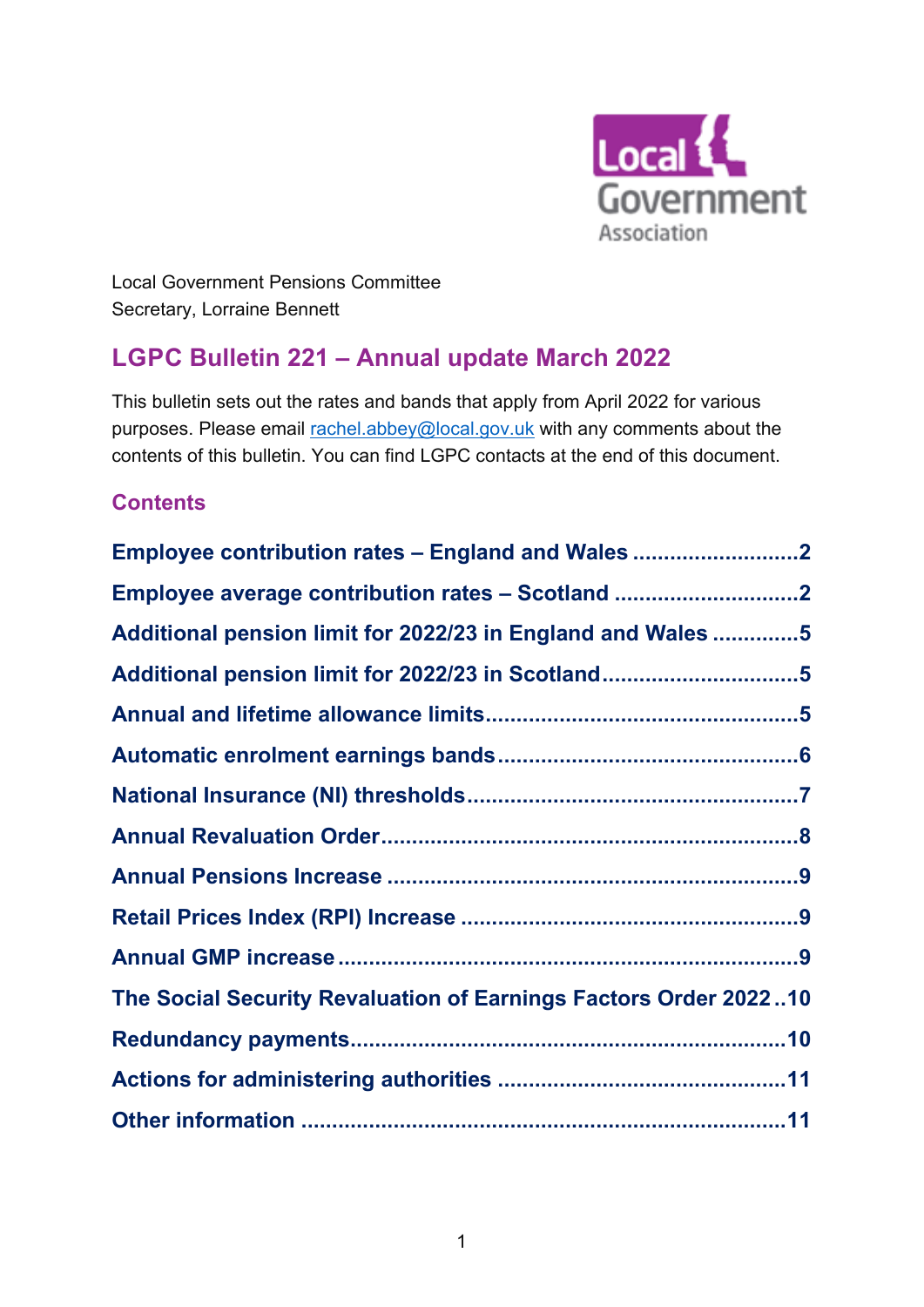# <span id="page-1-0"></span>**Employee contribution rates – England and Wales**

The table below shows the pay ranges and corresponding employee contribution rates that apply to the LGPS in England and Wales from 1 April 2022.

| <b>Band</b>    | <b>Actual pensionable pay</b><br>for an employment | <b>Main section</b><br>contribution rate for<br>that employment | 50/50 section<br>contribution rate for<br>that employment |
|----------------|----------------------------------------------------|-----------------------------------------------------------------|-----------------------------------------------------------|
| 1              | Up to £15,000                                      | 5.50%                                                           | 2.75%                                                     |
| 2              | £15,001 to £23,600                                 | 5.80%                                                           | 2.90%                                                     |
| 3              | £23,601 to £38,300                                 | 6.50%                                                           | 3.25%                                                     |
| $\overline{4}$ | £38,301 to £48,500                                 | 6.80%                                                           | 3.40%                                                     |
| 5              | £48,501 to £67,900                                 | 8.50%                                                           | 4.25%                                                     |
| 6              | £67,901 to £96,200                                 | 9.90%                                                           | 4.95%                                                     |
| $\overline{7}$ | £96,201 to £113,400                                | 10.50%                                                          | 5.25%                                                     |
| 8              | £113,401 to £170,100                               | 11.40%                                                          | 5.70%                                                     |
| 9              | £170,101 or more                                   | 12.50%                                                          | 6.25%                                                     |

**Table 1: Employee contribution bands England and Wales 2022/23**

Employers must determine the employee contribution rate for each employee from 1 April 2022 and inform payroll. The process for allocating contribution rates may have been automated on the payroll system. Employers must ignore any reduction in pensionable pay due to sickness, child related leave, reserve forces services leave or other absence from work when setting the employee contribution rate.

An employer may decide to change an employee's contribution rate during a Scheme year if their pay changes. You can read more about allocating an employee to a contribution rate each April and when their pay changes in section 10 of the HR guide and section 5.1 of the Payroll guide. You can find both guides on the Employer guides [and documents](https://www.lgpsregs.org/employer-resources/guidesetc.php) page of [www.lgpsregs.org.](http://www.lgpsregs.org/)

## <span id="page-1-1"></span>**Employee average contribution rates – Scotland**

Employers must determine the contribution rate for each of their employees and councillors. When doing so, the employer must have regard to statutory guidance. In an annex to the guidance, the Government sets out the average contribution rates. Table 2 below reproduces the average contribution rates to be used from 1 April 2022.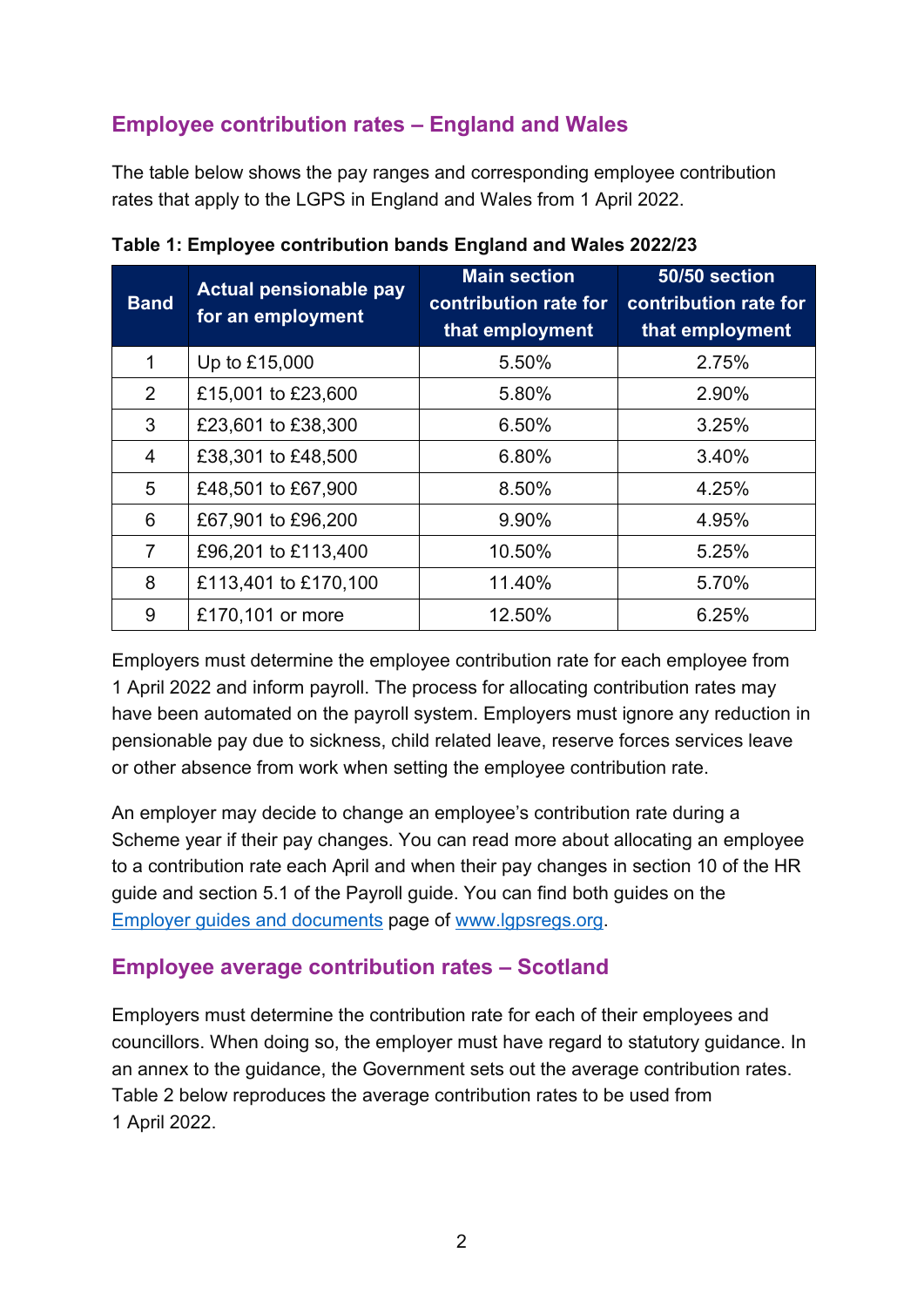| <b>Contribution rate</b> | <b>Actual Pay Min</b> | <b>Actual Pay Max</b> |
|--------------------------|-----------------------|-----------------------|
| 5.5%                     | 0                     | 23,676                |
| 5.6%                     | 23,677                | 25,156                |
| 5.7%                     | 25,157                | 26,833                |
| 5.8%                     | 26,834                | 28,443                |
| 5.9%                     | 28,444                | 29,558                |
| 6.0%                     | 29,559                | 30,765                |
| 6.1%                     | 30,766                | 32,074                |
| 6.2%                     | 32,075                | 33,500                |
| 6.3%                     | 33,501                | 35,058                |
| 6.4%                     | 35,059                | 36,768                |
| 6.5%                     | 36,769                | 38,635                |
| 6.6%                     | 38,636                | 39,991                |
| 6.7%                     | 39,992                | 41,445                |
| 6.8%                     | 41,446                | 43,009                |
| 6.9%                     | 43,010                | 44,696                |
| 7.0%                     | 44,697                | 46,520                |
| 7.1%                     | 46,521                | 48,500                |
| 7.2%                     | 48,501                | 50,655                |
| 7.3%                     | 50,656                | 52,145                |
| 7.4%                     | 52,146                | 53,291                |
| 7.5%                     | 53,292                | 54,488                |
| 7.6%                     | 54,489                | 55,741                |
| 7.7%                     | 55,742                | 57,052                |
| 7.8%                     | 57,053                | 58,427                |
| 7.9%                     | 58,428                | 59,870                |
| 8.0%                     | 59,871                | 61,386                |
| 8.1%                     | 61,387                | 62,980                |
| 8.2%                     | 62,981                | 64,660                |
| 8.3%                     | 64,661                | 66,431                |
| 8.4%                     | 66,432                | 68,302                |
| 8.5%                     | 68,303                | 70,282                |
| 8.6%                     | 70,283                | 72,380                |
| 8.7%                     | 72,381                | 74,607                |
| 8.8%                     | 74,608                | 76,976                |
| 8.9%                     | 76,977                | 79,500                |
| $9.0\%$                  | 79,501                | 82,194                |
| 9.1%                     | 82,195                | 85,078                |

# **Table 2: Average contribution rates Scotland 2022/23**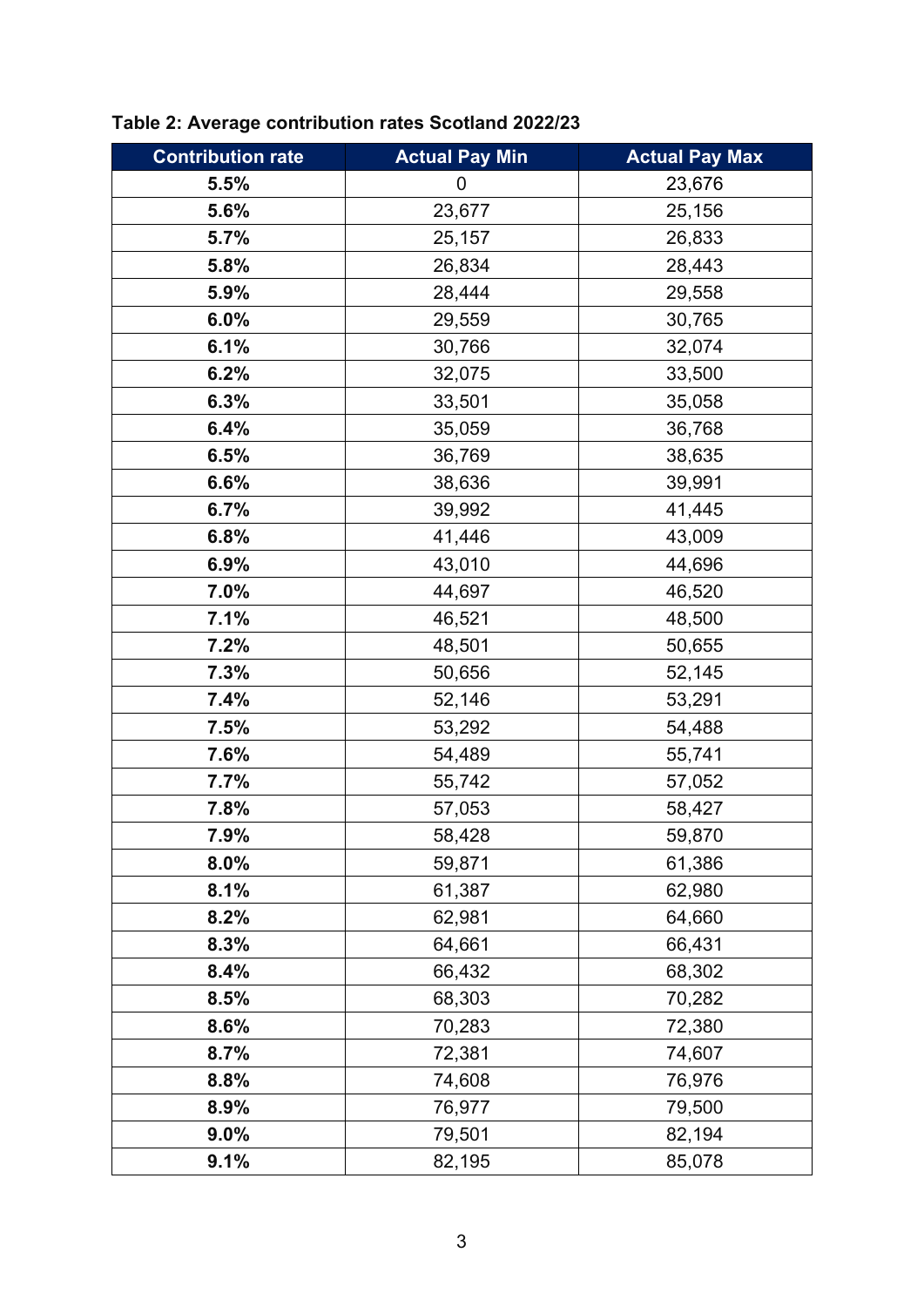| <b>Contribution rate</b> | <b>Actual Pay Min</b> | <b>Actual Pay Max</b> |
|--------------------------|-----------------------|-----------------------|
| 9.2%                     | 85,079                | 88,172                |
| 9.3%                     | 88,173                | 91,500                |
| 9.4%                     | 91,501                | 95,088                |
| 9.5%                     | 95,089                | 98,969                |
| 9.6%                     | 98,970                | 103,180               |
| 9.7%                     | 103,181               | 107,766               |
| 9.8%                     | 107,767               | 112,779               |
| 9.9%                     | 112,780               | 118,280               |
| 10.0%                    | 118,281               | 124,346               |
| 10.1%                    | 124,347               | 131,067               |
| 10.2%                    | 131,068               | 138,557               |
| 10.3%                    | 138,558               | 146,954               |
| 10.4%                    | 146,955               | 156,435               |
| 10.5%                    | 156,436               | 167,224               |
| 10.6%                    | 167,225               | 179,611               |
| 10.7%                    | 179,612               | 193,980               |
| 10.8%                    | 193,981               | 210,847               |
| 10.9%                    | 210,848               | 230,928               |
| 11.0%                    | 230,929               | 255,236               |
| 11.1%                    | 255,237               | 285,264               |
| 11.2%                    | 285,265               | and above*            |

\* Contribution rates will increase beyond 11.2% of pay for higher salaries, but SPPA were not asked to provide bands above 11.2%.

For members in the 50/50 section, divide the appropriate rate by two.

Employers must determine the average contribution rate for each employee (including for councillors) from 1 April 2022 and inform payroll. The process for allocating contribution rates may have been automated on the payroll system. The employer must ignore any reduction in pensionable pay due to sickness, child related leave, reserve forces services leave or other absence from work when setting the employee contribution rate.

An employer must review an employee's or councillor's average contribution rate during a Scheme year if there is a permanent change to the terms and conditions of their employment that affects their pensionable pay.

You can access the current version of the statutory guidance on the SPPA circulars and guidance page of [www.scotlgpsregs.org](http://www.scotlgpsregs.org/) or on [www.pensions.gov.scot.](http://www.pensions.gov.scot/) You can also find more information in section 10 of the HR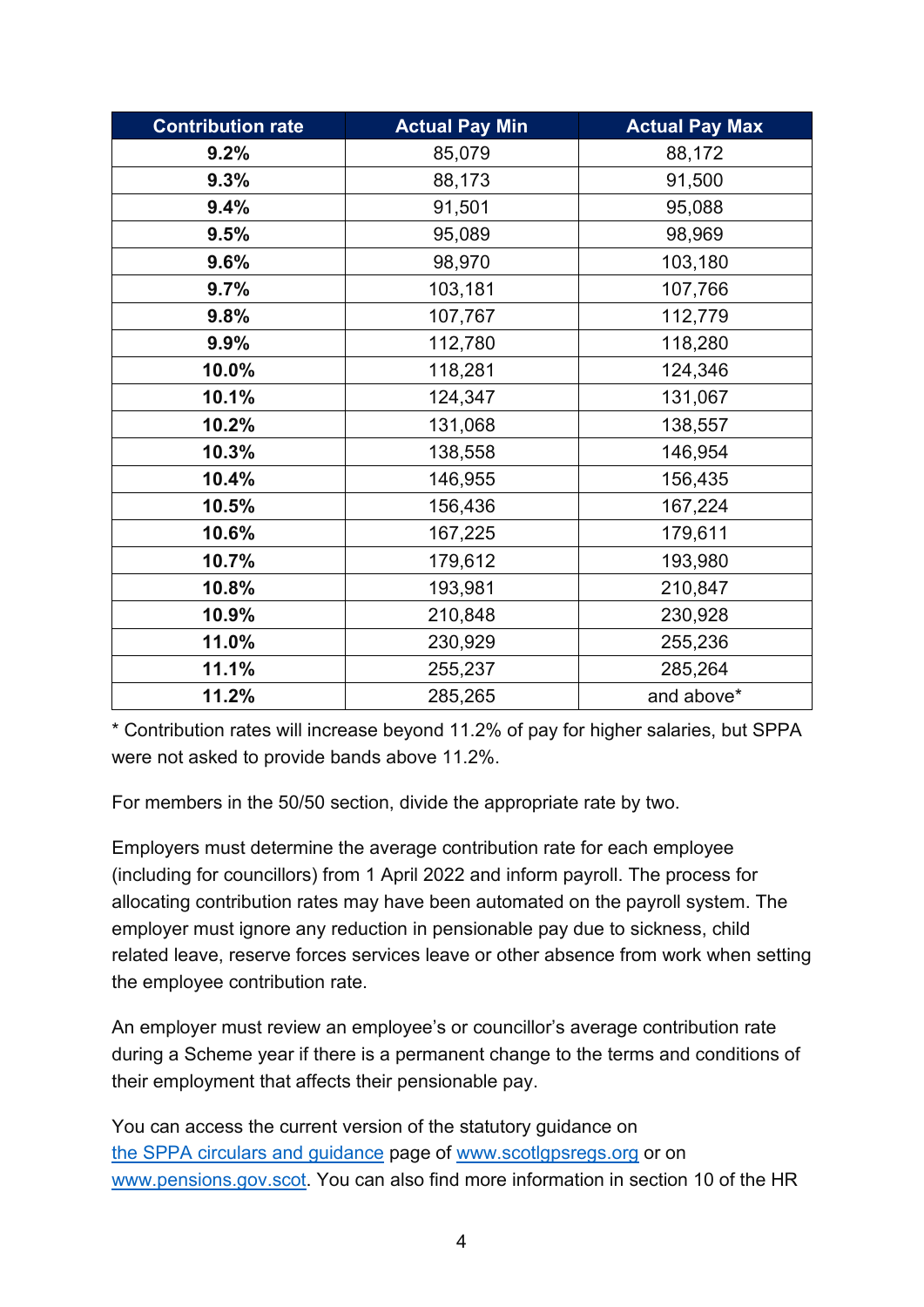guide and section 5.1 of the Payroll guide. Both guides are available on the [Employer guides and documents](https://scotlgpsregs.org/employer-resources/guidesetc.php) page of [www.scotlgpsregs.org.](http://www.scotlgpsregs.org/)

## <span id="page-4-0"></span>**Additional pension limit for 2022/23 in England and Wales**

Regulations 16(6) and 31(2) of the LGPS regulations 2013 state that the additional pension limit increases on 1 April each year as if it were a pension beginning on 1 April 2013 to which the Pensions (Increase) Act 1971 applied.

The increase due on 1 April 2022 is the increase that applied on 12 April 2021 (as the 2022 increase does not take effect until 11 April 2022). The additional pension limit of £7,316 that applied in 2021/22 is increased by 0.5% to £7,352 from 1 April 2022.

## <span id="page-4-1"></span>**Additional pension limit for 2022/23 in Scotland**

Regulations 16(6) and 30(2) of the LGPS (Scotland) Regulations 2018 state that the additional pension limit is increased on 1 April each year as if it were a pension beginning on 1 April 2015 to which the Pensions (Increase) Act 1971 applied. The pensions increase due on 1 April 2022 is that from 12 April 2021 (as the 2022 increase does not take effect until 11 April 2022).

The additional pension limit under regulation 16(6) of £7,040 is increased by 0.5% to £7,075 from 1 April 2022.

The additional pension limit under regulation 30(2) of £5,417 is increased by 0.5% to £5,444 from 1 April 2022.

## <span id="page-4-2"></span>**Annual and lifetime allowance limits**

The Chancellor of the Exchequer announced in the 2021 Budget that the lifetime allowance would remain at its current level of £1,073,100 until April 2026. Freezing the lifetime allowance is provided for in the [Finance Act 2021.](https://www.legislation.gov.uk/ukpga/2021/26/contents)

The standard annual allowance, defined in section 228 of the Finance Act 2004, is unchanged at £40,000 for 2022/23. There are no changes in the tapered annual allowance provisions as set out in section 228ZA of the Finance Act 2004 for the 2022/23 year. These are shown in the table overleaf.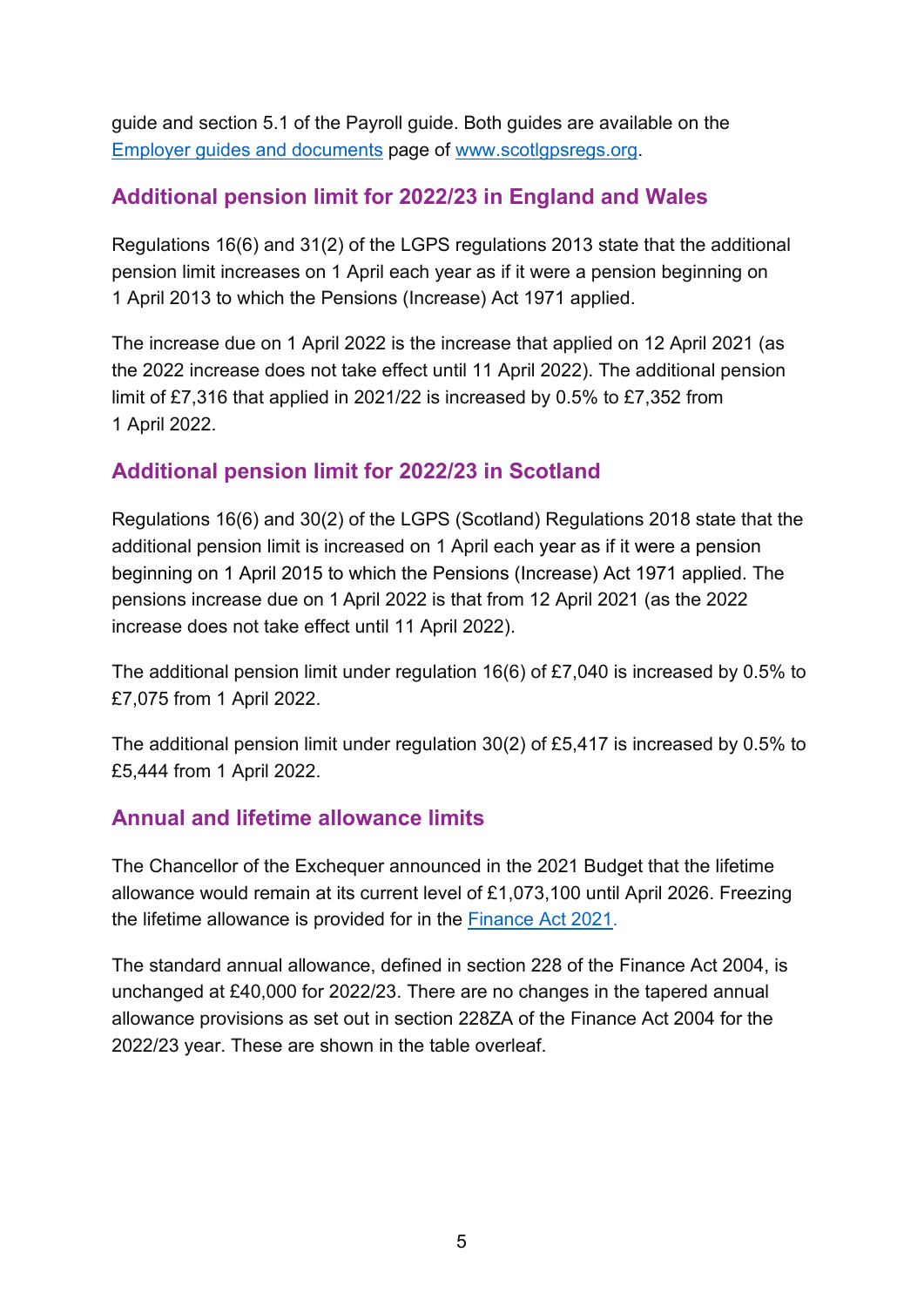|                  | <b>Definition</b>                                         | <b>Limit in 2022/23</b> |
|------------------|-----------------------------------------------------------|-------------------------|
| Threshold income | Broadly, taxable income                                   | £200,000                |
| Adjusted income  | Threshold income plus pension<br>£240,000<br>input amount |                         |
| Minimum AA       | If AA is tapered, the minimum<br>AA that can apply        | £4,000                  |

#### **Table 3: Tapered annual allowance (AA) limits**

## <span id="page-5-0"></span>**Automatic enrolment earnings bands**

Employers will need to know the earnings bands that apply for 2022/23 for the purposes of automatic enrolment under the Pensions Act 2008. The Government announced in its [Review of the automatic enrolment earnings trigger](https://www.gov.uk/government/publications/automatic-enrolment-review-of-the-earnings-trigger-and-qualifying-earnings-band-for-202223) for 2022/23 that the earnings trigger will remain at its current level of £10,000. This is unchanged since the 2015/16 year. The tables below show the position for the 2022/23 year.

| Table 4: Automatic enrolment (AE) earnings bands 2022/23 |  |
|----------------------------------------------------------|--|
|----------------------------------------------------------|--|

| Earnings*                                                     | Age 16-21                 | Age 22 to<br>$<$ SPA $**$ | Age SPA <sup>**</sup> to<br>< 75 |
|---------------------------------------------------------------|---------------------------|---------------------------|----------------------------------|
| Under lower earnings<br>threshold $(E6, 240***)$              | <b>Entitled worker</b>    | <b>Entitled worker</b>    | <b>Entitled worker</b>           |
| Between £6,240*** and<br>£10,000                              | Non-eligible<br>jobholder | Non-eligible<br>jobholder | Non-eligible<br>jobholder        |
| Over earnings trigger for<br>automatic enrolment<br>(E10,000) | Non-eligible<br>jobholder | Eligible<br>jobholder     | Non-eligible<br>jobholder        |

\* Earnings: separate contracts are treated separately \*\* State Pension Age

\*\*\* The lower earnings threshold was aligned with the National Insurance contributions lower earnings limit in previous years. This is not the case for the 2022/23 year. The Government has instead frozen the lower earnings threshold at the 2021/22 level.

| Table 5: AE earnings bands per period |
|---------------------------------------|
|---------------------------------------|

| Pay reference period | <b>Lower earnings</b><br>threshold | <b>Earnings trigger for</b><br>automatic enrolment |  |
|----------------------|------------------------------------|----------------------------------------------------|--|
| Annual               | £6,240.00                          | £10,000.00                                         |  |
| 6 months             | £3,120.00                          | £4,998.00                                          |  |
| 3 months             | £1,560.00                          | £2,499.00                                          |  |
| month                | £520.00                            | £833.00                                            |  |
| 4 weeks              | £480.00                            | £768.00                                            |  |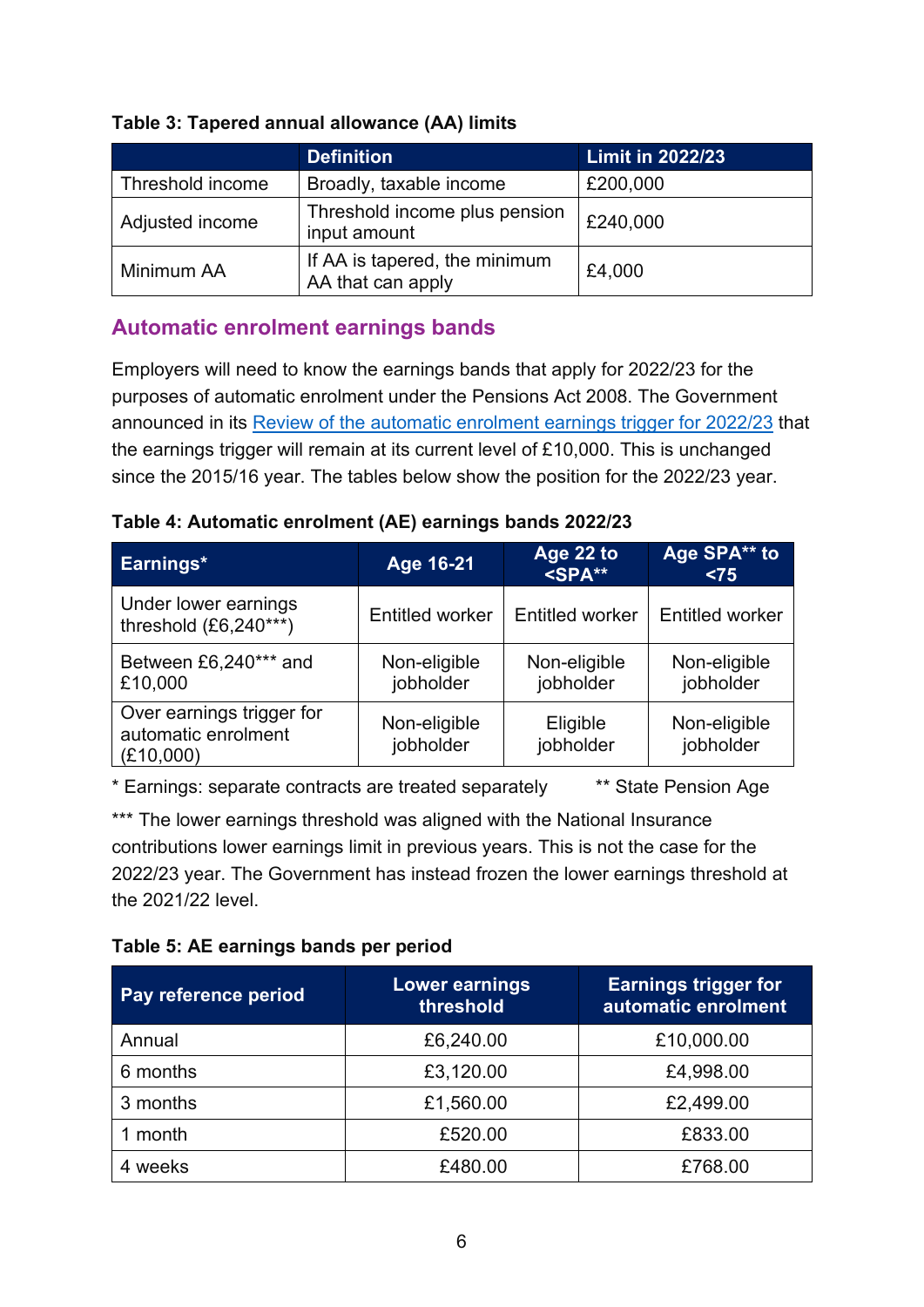| Pay reference period | Lower earnings<br>threshold | <b>Earnings trigger for</b><br>automatic enrolment |
|----------------------|-----------------------------|----------------------------------------------------|
| 2 weeks              | £240.00                     | £384.00                                            |
| week                 | £120.00                     | £192.00                                            |

## <span id="page-6-0"></span>**National Insurance (NI) thresholds**

The NI limits and thresholds for 2022/23 are shown in the table below. The limits are set out in [The Social Security \(Contributions\) \(Rates, Limits and Thresholds](https://www.legislation.gov.uk/uksi/2022/232/contents/made)  [Amendments and National Insurance Funds Payments\) Regulations 2022](https://www.legislation.gov.uk/uksi/2022/232/contents/made) [2022/232] and take effect from 6 April 2022.

The Government announced in 2021 that the Upper Earnings Limit would remain unchanged for five years. See the **GAD Technical bulletin on Budget 2021** for more information.

| <b>Class 1 National Insurance thresholds</b>     | <b>Threshold per period</b> |  |
|--------------------------------------------------|-----------------------------|--|
|                                                  | £123 per week               |  |
| Lower earnings limit (LEL)                       | £533 per month              |  |
|                                                  | £6,396 per year             |  |
|                                                  | £190 per week               |  |
| Primary threshold (PT)                           | £823 per month              |  |
|                                                  | £9,880 per year             |  |
|                                                  | £175 per week               |  |
| Secondary threshold (ST)                         | £758 per month              |  |
|                                                  | £9,100 per year             |  |
|                                                  | £967 per week               |  |
| Upper secondary threshold (under 21) (UST)       | £4,189 per month            |  |
|                                                  | £50,270 per year            |  |
| Apprentice upper secondary threshold (apprentice | £967 per week               |  |
| under 25) (AUST)                                 | £4,189 per month            |  |
|                                                  | £50,270 per year            |  |
|                                                  | £967 per week               |  |
| Upper earnings limit (UEL)                       | £4,189 per month            |  |
|                                                  | £50,270 per year            |  |

#### **Table 6: Class 1 National Insurance thresholds 2022/23**

The Government announced further changes to National Insurance in the Spring [Statement](https://www.gov.uk/government/publications/spring-statement-2022-documents/spring-statement-2022-html) 2022. The Primary Threshold will increase from £9,880 to £12,570 in July 2022.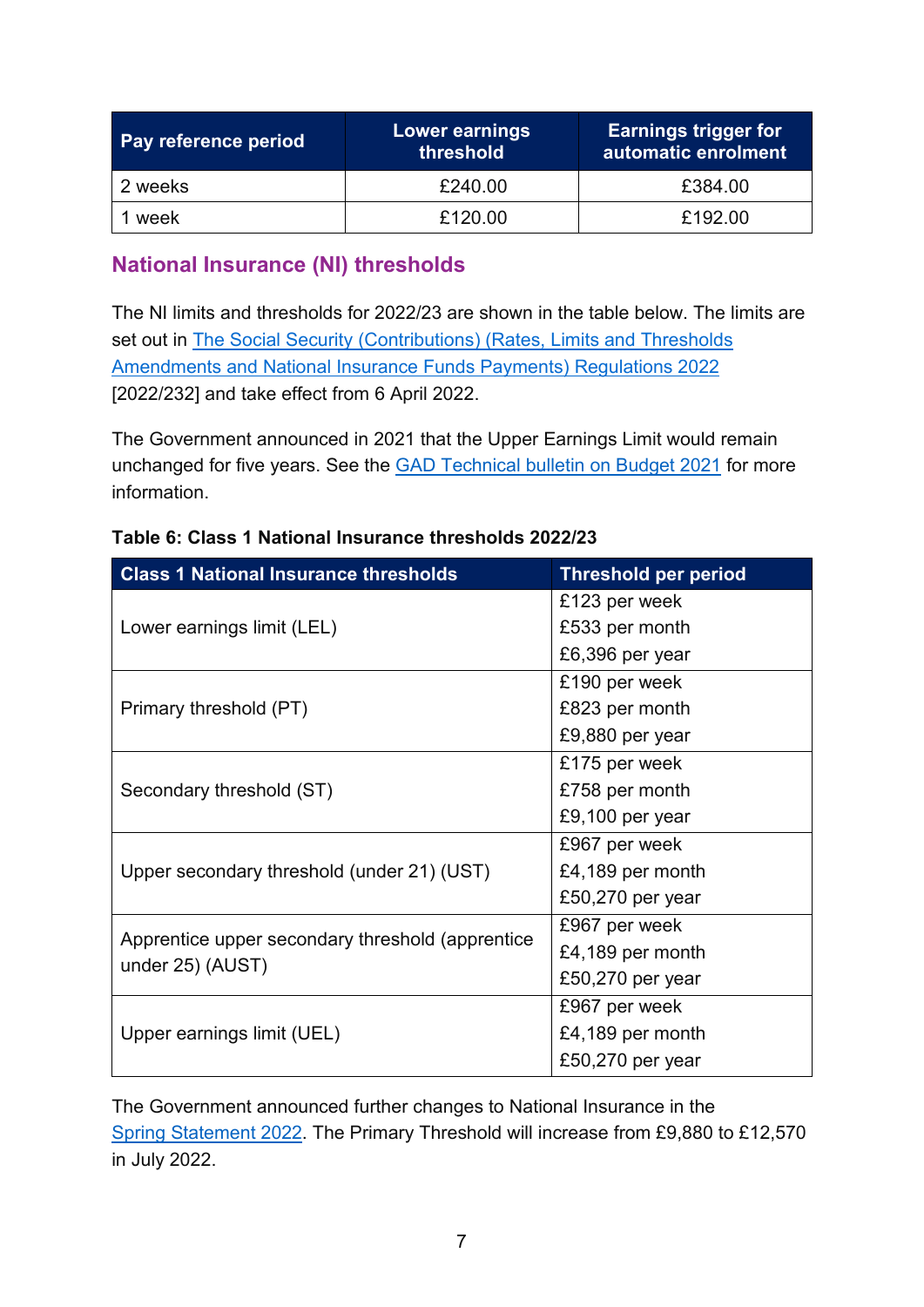### **Table 7:**

| Class 1 National Insurance rates, employee (primary) contribution rates |  |  |  |  |  |  |  |  |  |
|-------------------------------------------------------------------------|--|--|--|--|--|--|--|--|--|
|-------------------------------------------------------------------------|--|--|--|--|--|--|--|--|--|

| <b>National</b><br><b>Insurance</b><br>category letter | <b>Earnings at or</b><br>above LEL up to<br>and including PT | <b>Earnings above</b><br>PT up to and<br><b>including UEL</b> | <b>Balance of</b><br>earnings above<br><b>UEL</b> |
|--------------------------------------------------------|--------------------------------------------------------------|---------------------------------------------------------------|---------------------------------------------------|
| A                                                      | $0\%$                                                        | 13.25%                                                        | 3.25%                                             |
| B                                                      | $0\%$                                                        | 7.1%                                                          | 3.25%                                             |
| $\mathsf{C}$                                           | nil                                                          | nil                                                           | nil                                               |
| H (Apprentice<br>under 25)                             | $0\%$                                                        | 13.25%                                                        | 3.25%                                             |
| J                                                      | $0\%$                                                        | 3.25%                                                         | 3.25%                                             |
| M (under 21)                                           | $0\%$                                                        | 13.25%                                                        | 3.25%                                             |
| $Z$ (under 21 $-$<br>deferment)                        | 0%                                                           | 3.25%                                                         | 3.25%                                             |

#### **Table 8:**

#### **Class 1 National insurance rates, employer (secondary) contribution rates**

| <b>National</b><br><b>Insurance</b><br>category letter | <b>Earnings at or</b><br>above LEL up to<br>and including ST | <b>Earnings above</b><br>ST up to and<br>including<br><b>UEL/UST/AUST</b> | <b>Balance of</b><br>earnings above<br><b>UEL/UST/AUST</b> |
|--------------------------------------------------------|--------------------------------------------------------------|---------------------------------------------------------------------------|------------------------------------------------------------|
| A                                                      | $0\%$                                                        | 15.05%                                                                    | 15.05%                                                     |
| В                                                      | $0\%$                                                        | 15.05%                                                                    | 15.05%                                                     |
| C                                                      | $0\%$                                                        | 15.05%                                                                    | 15.05%                                                     |
| H (Apprentice<br>under 25)                             | $0\%$                                                        | $0\%$                                                                     | 15.05%                                                     |
| J                                                      | $0\%$                                                        | 15.05%                                                                    | 15.05%                                                     |
| M (under 21)                                           | $0\%$                                                        | $0\%$                                                                     | 15.05%                                                     |
| $Z$ (under 21 $-$<br>deferment)                        | $0\%$                                                        | $0\%$                                                                     | 15.05%                                                     |

## <span id="page-7-0"></span>**Annual Revaluation Order**

The full year increase to be applied at one second after midnight on 31 March 2022 to the career average pension earned up to 31 March 2022 is 3.1%. This is set out in [The Public Service Pensions Revaluation Order 2022](https://www.legislation.gov.uk/uksi/2022/215/contents/made) [SI 2022/215]. You can view the Order on the:

- [Related legislation](http://www.lgpsregs.org/landscape/relatedleg.php) page of [www.lgpsregs.org](http://www.lgpsregs.org/)  LGPS England & Wales, or
- [Related legislation](http://www.scotlgpsregs.org/landscape/relatedleg.php) page of [www.scotlgpsregs.org](http://www.scotlgpsregs.org/)  LGPS Scotland.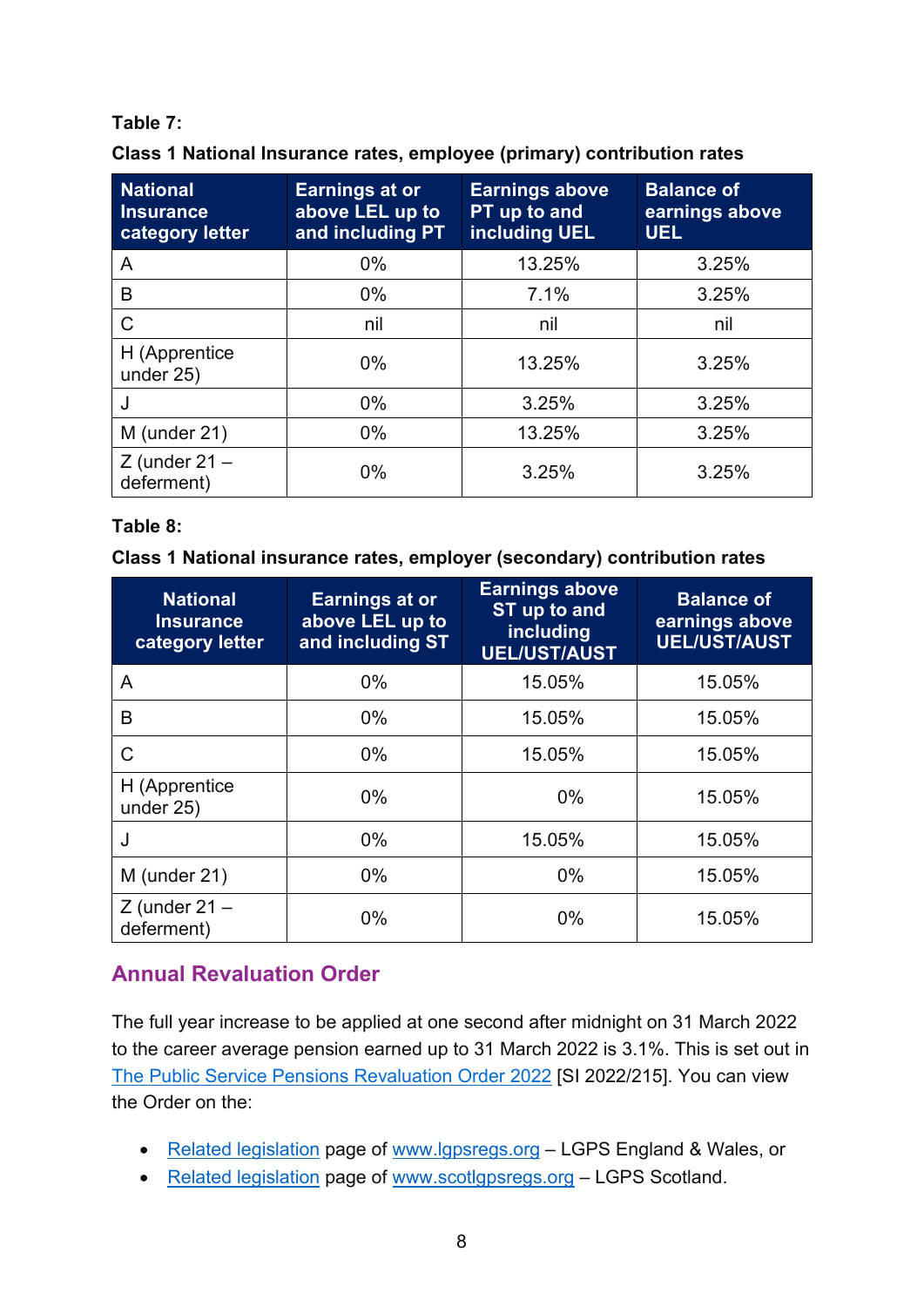## <span id="page-8-0"></span>**Annual Pensions Increase**

LGPS administering authorities must increase a qualifying pension from 11 April 2022. Employers who pay their own annual compensation benefits, which relate to historical awards of compensatory added years, must also increase qualifying pensions from 11 April 2022.

The increase that applies to a pension that began (ie has a pensions increase date) before 12 April 2021 is 3.1%. The percentage and part year percentage increases are detailed in [The Pensions Increase \(Review\) Order 2022](https://www.legislation.gov.uk/uksi/2022/333/contents/made) [SI2022/333]. You can find the Order and the multiplier tables on the:

- [Related legislation](http://www.lgpsregs.org/landscape/relatedleg.php) page of [www.lgpsregs.org](http://www.lgpsregs.org/)  LGPS England & Wales, or
- [Related legislation](http://www.scotlgpsregs.org/landscape/relatedleg.php) page of [www.scotlgpsregs.org](http://www.scotlgpsregs.org/)  LGPS Scotland.

## <span id="page-8-1"></span>**Retail Prices Index (RPI) Increase**

The annual increase that applies to any additional pension purchased under an Additional Regular Contributions contract that started between 1 April 2008 (2009 in Scotland) and 31 March 2012 is based on RPI in the previous September. The increase that applies on 11 April 2022 is 4.9%.

### <span id="page-8-2"></span>**Annual GMP increase**

An increase of 3% should be applied on 6 April 2022 to the post-5 April 1988 GMP element of a pension in payment.

Some members will be entitled to a further increase to the post-5 April 1988 GMP on 11 April 2022 under the Pensions Increase (Review) Order 2022 if they reached State Pension age after 5 April 2016. If the Pensions Increase date is 26 April 2021 or earlier, a further increase of 0.1% is due to bring the total increase on the post-5 April 1988 GMP to 3.1%. The increase on 11 April 2022 is 0.1% of the post-5 April 1988 GMP in payment on 5 April 2022. The same increase will apply to the post-5 April 1988 GMP on 11 April 2022 if the individual reached State Pension age before 6 April 2016 and AC is less than GMP, ie paragraphs 3 to 6 of the [HMT Direction on section 59A of the Social Security Pensions Act 1975](https://www.lgpslibrary.org/assets/dirs/20160405S59A.pdf) apply.

If the individual reached State Pension age after 5 April 2016, a 3.1% increase applies on 11 April 2022 to the pre-6 April 1988 GMP element of the pension in payment. A pro-rata increase will apply if the member's PI date is after 26 April 2021.The same increase will apply to the pre-6 April 1988 GMP on 11 April 2022 if the individual reached State Pension age before 6 April 2016 and AC is less than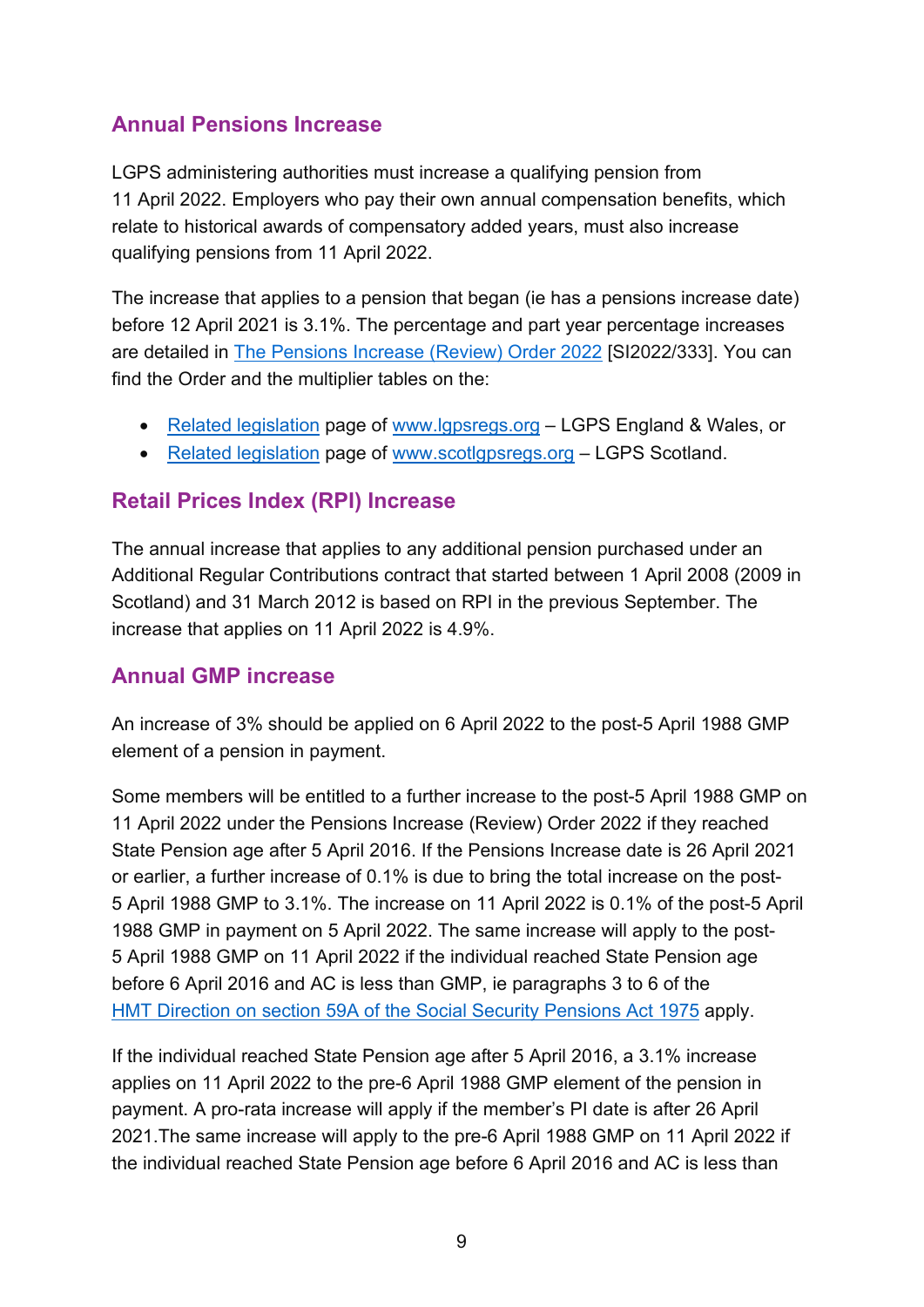#### GMP, ie paragraphs 3 to 6 of the

[HMT Direction on section 59A of the Social Security Pensions Act 1975](https://www.lgpslibrary.org/assets/dirs/20160405S59A.pdf) apply.

#### The post 5 April 1988 GMP increase is set out in

[The Guaranteed Minimum Pension Increase Order 2022](https://www.legislation.gov.uk/uksi/2022/297/contents/made) [SI2022/297]. You can view the Order on the:

- [Related legislation](http://www.lgpsregs.org/landscape/relatedleg.php) page of [www.lgpsregs.org](http://www.lgpsregs.org/)  LGPS England & Wales, or
- [Related legislation](http://www.scotlgpsregs.org/landscape/relatedleg.php) page of [www.scotlgpsregs.org](http://www.scotlgpsregs.org/)  LGPS Scotland.

You can find out more about how increases are applied to pensions in payment in the Pensions Increase Technical guide published by the LGPC. You can find the guide on the:

- [Administrator guides](http://www.lgpsregs.org/resources/index.php) and documents page of [www.lgpsregs.org,](http://www.lgpsregs.org/) and
- [Administrator guides and documents](http://www.scotlgpsregs.org/resources/guidesetc.php) page of [www.scotlgpsregs.org.](http://www.scotlgpsregs.org/)

## <span id="page-9-0"></span>**The Social Security Revaluation of Earnings Factors Order 2022**

The [Social Security Revaluation of Earnings Factors Order 2022](https://www.legislation.gov.uk/uksi/2022/216/contents/made) [SI 2022/216] comes into force on 6 April 2022. The earnings factors are used to calculate a Scheme member's GMP. The percentage increase for the tax year 2022/23 is 4.5%. The increase is based on the increase in the general level of earnings in Great Britain. You can view the Statutory Instrument on the:

- [Related legislation](http://www.lgpsregs.org/landscape/relatedleg.php) page of [www.lgpsregs.org](http://www.lgpsregs.org/)  LGPS England & Wales, or
- [Related legislation](http://www.scotlgpsregs.org/landscape/relatedleg.php) page of [www.scotlgpsregs.org](http://www.scotlgpsregs.org/)  LGPS Scotland.

## <span id="page-9-1"></span>**Redundancy payments**

[The Employment Rights \(Increase of Limits\) Order 2022 \[SI 2022/182\]](https://www.legislation.gov.uk/uksi/2022/182/contents/made) comes into force on 6 April 2022. It increases the maximum week's pay for calculating a statutory redundancy payment from £544 to £571 per week if the appropriate date is after 5 April 2022. In the case of entitlement to a redundancy payment by virtue of section 135(1)(a) of the Employment Rights Act 1996 (dismissal by reason of redundancy), the appropriate date means the relevant date as defined by section 145 or 153 of that Act.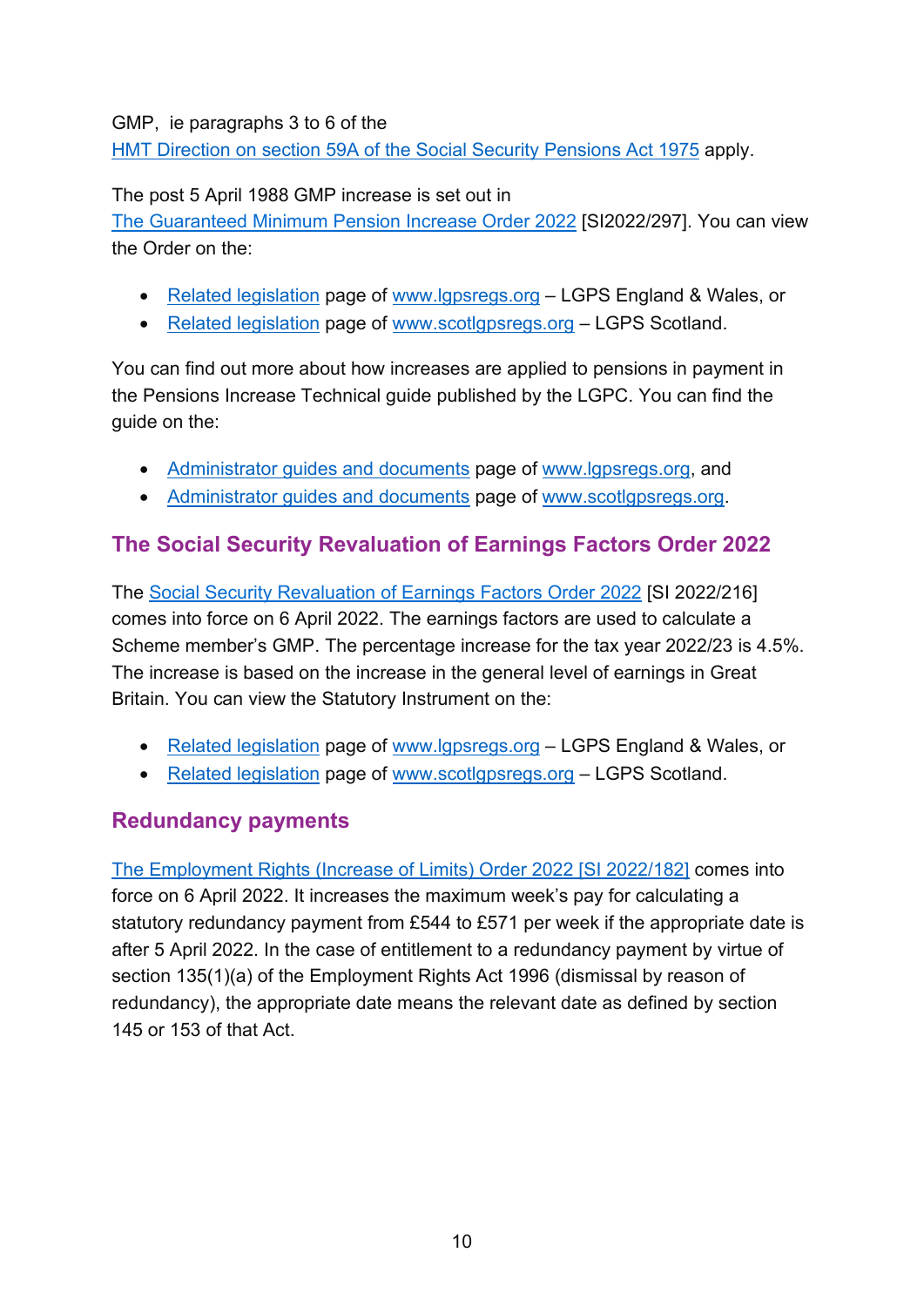# <span id="page-10-0"></span>**Actions for administering authorities**

Administering authorities may wish to update Scheme literature and guides for employees and employers to reflect the updates in this bulletin. The LGPC leaflets and guides will be updated in the coming weeks. Administering authorities may also wish to send this bulletin to Scheme employers, or direct them to the:

- [LGPC bulletins page](https://lgpsregs.org/bulletinsetc/bulletins.php) of [www.lgpsregs.org](http://www.lgpsregs.org/)  LGPS England and Wales, or
- [LGPC bulletins page](http://www.scotlgpsregs.org/bulletinsetc/bulletins.php) of [www.scotlgpsregs.org](http://www.scotlgpsregs.org/)  LGPS Scotland.

## <span id="page-10-1"></span>**Other information**

#### **Useful links**

[LGA Pensions page](https://local.gov.uk/our-support/workforce-and-hr-support/local-government-pensions)

[LGPS members' website](https://www.lgpsmember.org/) – England and Wales

[LGPS Advisory Board website](http://www.lgpsboard.org/) – England and Wales

[LGPS Regulations and Guidance website](http://www.lgpsregs.org/) – England and Wales

[LGPS Regulations and Guidance website](http://www.scotlgpsregs.org/) – Scotland

[LGPS Discretions](http://lgpsregs.org/resources/guidesetc.php) - lists all the potential discretions available within the LGPS in England and Wales

[LGPS Discretions](http://www.scotlgpsregs.org/resources/guidesetc.php) - lists all the potential discretions available within the LGPS in **Scotland** 

[The Timeline Regulations for Final Salary Schemes](http://timeline.lge.gov.uk/)

[The Timeline Regulations for the current scheme in England and Wales](http://lgpsregs.org/schemeregs/lgpsregs2013.php)

[The Timeline Regulations for the current scheme in Scotland](https://www.scotlgpsregs.org/schemeregs/lgpsregs2018.php)

### **Pensions Section contact details**

If you have a technical query, please email **[query.lgps@local.gov.uk](mailto:query.lgps@local.gov.uk)** and one of the team's LGPS pensions advisers will get back to you.

**Lorraine Bennett (Senior Pensions Adviser – LGPC Secretariat)** Telephone: 07766 252847 Email: [lorraine.bennett@local.gov.uk](mailto:lorraine.bennett@local.gov.uk)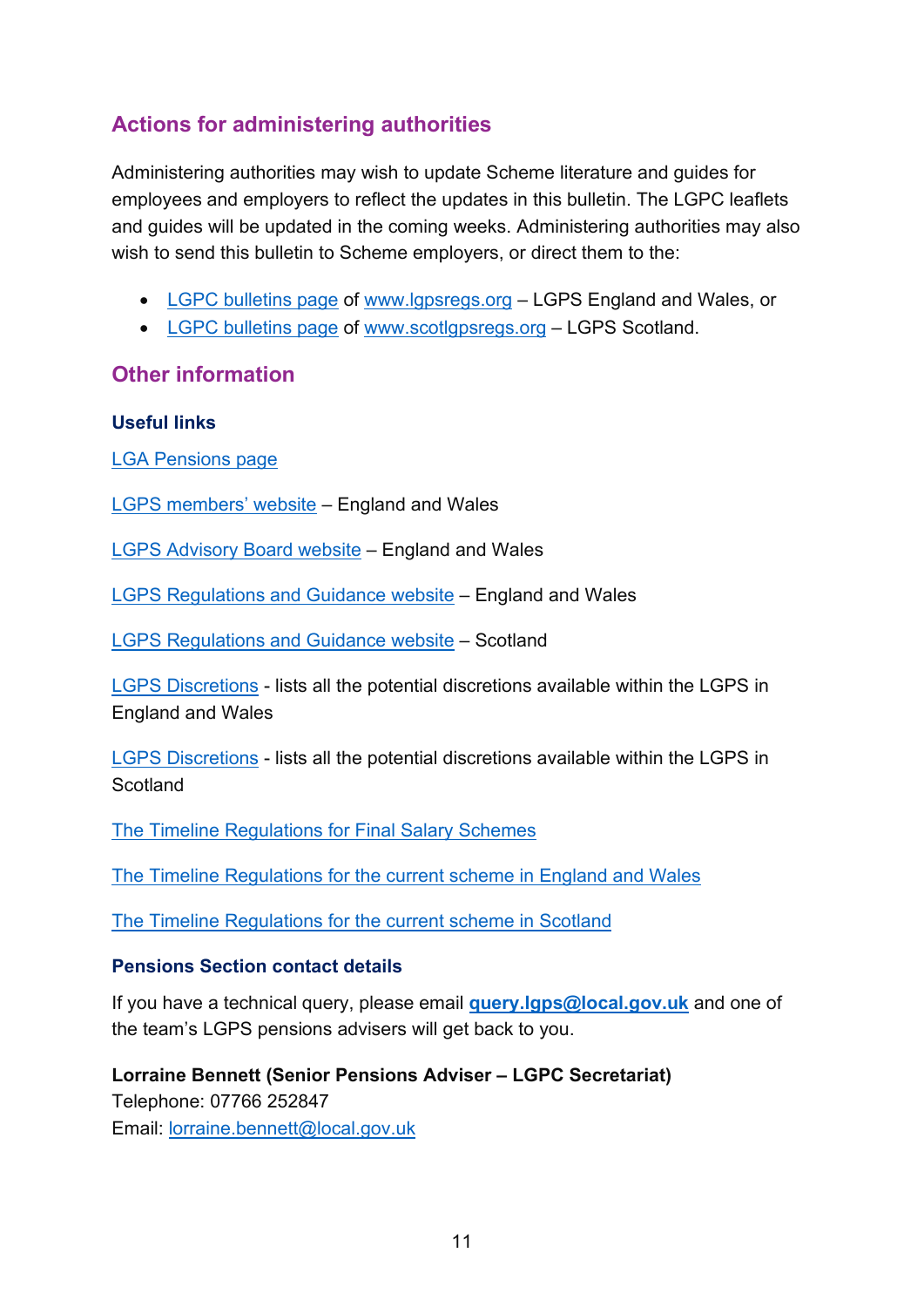**Jayne Wiberg (Pensions Adviser – LGPC Secretariat)** Telephone: 07979 715825 Email: [jayne.wiberg@local.gov.uk](mailto:jayne.wiberg@local.gov.uk)

**Rachel Abbey (Pensions Adviser – LGPC Secretariat)** Telephone: 07827 307003 Email: [rachel.abbey@local.gov.uk](mailto:rachel.abbey@local.gov.uk)

**Steven Moseley (Pensions Adviser – LGPC Secretariat)** Telephone: 07780 227059 Email: [steven.moseley@local.gov.uk](mailto:steven.moseley@local.gov.uk)

**Karl White (Pensions Adviser (Training) – LGPC Secretariat)** Telephone: 07464 652886 Email: [karl.white@local.gov.uk](mailto:karl.white@local.gov.uk)

**Lisa Clarkson (Pensions Adviser (Employer) – LGPC Secretariat)** Telephone: 07464 532596 Email: [lisa.clarkson@local.gov.uk](mailto:lisa.clarkson@local.gov.uk) 

**Joanne Donnelly (Senior Pensions Secretary – LGPS Advisory Board (E&W))** Telephone: 07464 532613 Email: [joanne.donnelly@local.gov.uk](mailto:joanne.donnelly@local.gov.uk) 

**Bob Holloway (Pensions Secretary – LGPS Advisory Board (E&W))** Telephone: 07919 562847 Email: [robert.holloway@local.gov.uk](mailto:robert.holloway@local.gov.uk) 

**Gareth Brown (Research and Data Analyst – Pensions)** Telephone: 07785 407657 Email: [gareth.brown@local.gov.uk](mailto:gareth.brown@local.gov.uk)

**Elaine English (LGPS Executive Officer)** Telephone: 07909 988968 Email: [elaine.english@local.gov.uk](mailto:elaine.english@local.gov.uk)

### **Copyright**

Copyright remains with the Local Government Association (LGA). This bulletin may be reproduced without prior knowledge of the LGA, provided it is not used for commercial gain, the source is acknowledged and, if regulations are reproduced, the Crown Copyright Policy Guidance issued by HMSO is adhered to.